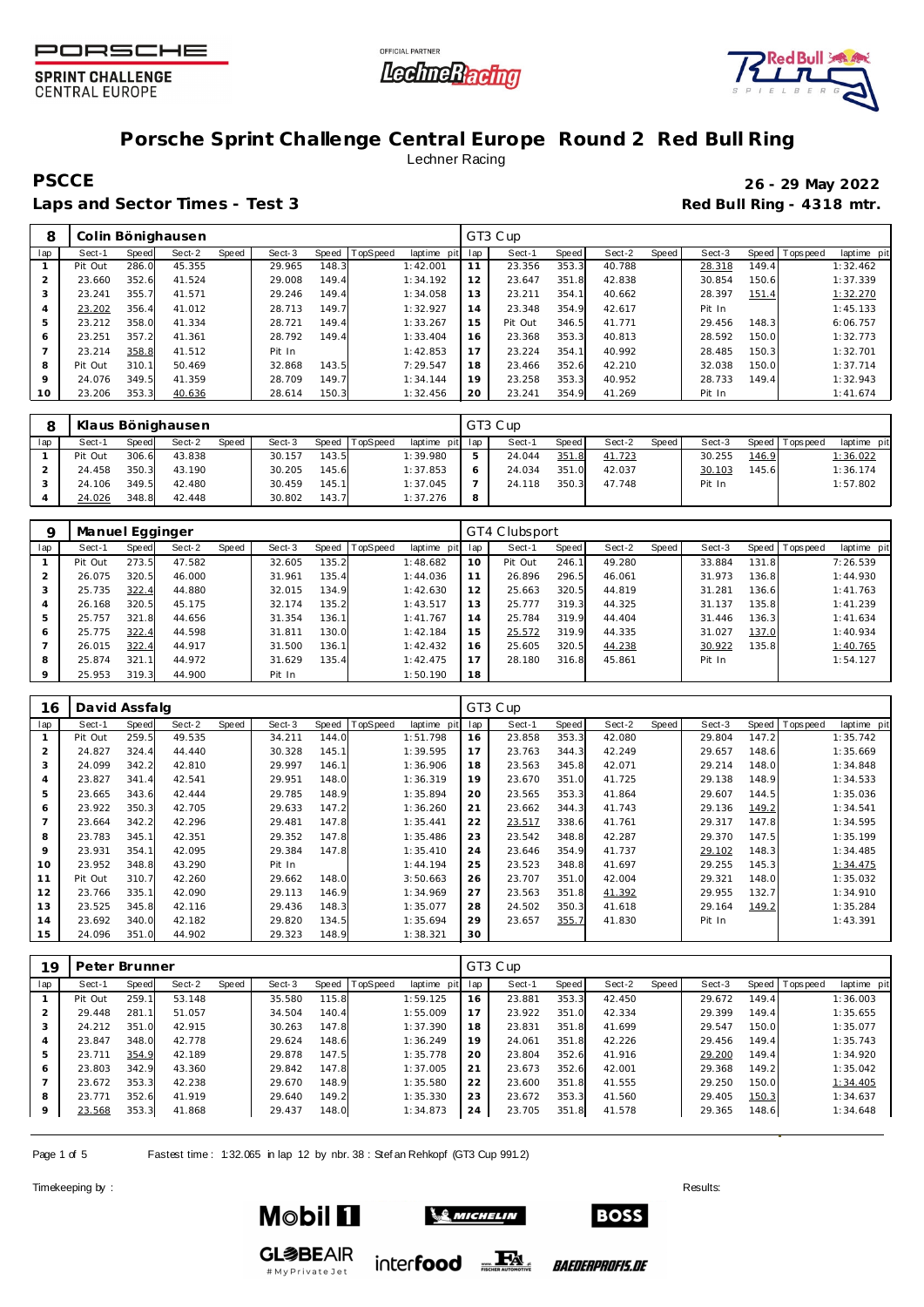





### **Porsche Sprint Challenge Central Europe Round 2 Red Bull Ring** Lechner Racing

### Laps and Sector Times - Test 3 **Red Bull Ring - 4318 mtr. Red Bull Ring - 4318 mtr.**

# **PSCCE 26 - 29 May 2022**

| 10 <sup>1</sup> | 23.630  | 351.8 | 41.638 | 29.387 | 149.7 | 1:34.655 | 25 | 23.861 | 337.9 | 42.705 | 30.098 | 150.0 | 1:36.664 |
|-----------------|---------|-------|--------|--------|-------|----------|----|--------|-------|--------|--------|-------|----------|
| 11              | 27.049  | 331.0 | 51.559 | Pit In |       | 1:56.635 | 26 | 23.918 | 350.3 | 41.832 | 29.732 | 148.0 | 1:35.482 |
| 12              | Pit Out | 336.5 | 42.177 | 29.553 | 149.2 | 3:27.256 | 27 | 23.902 | 352.6 | 41.841 | 29.357 | 149.7 | 1:35.100 |
| 13              | 23.744  | 354.1 | 42.170 | 29.364 | 149.7 | 1:35.278 | 28 | 23.962 | 351.8 | 41.768 | 29.463 | 148.0 | 1:35.193 |
| 14              | 24.120  | 351.0 | 42.190 | 30.172 | 148.0 | 1:36.482 | 29 | 23.703 | 351.0 | 41.547 | 29.215 | 149.2 | 1:34.465 |
| 15              | 23.753  | 351.8 | 42.986 | 30.944 | 146.7 | 1:37.683 | 30 | 23.595 | 351.8 | 47.634 | Pit In |       | 1:53.671 |

| 20  | Harald Proczyk |       |        |       |        |       |          |             |     | GT3 Cup |       |        |       |        |       |                 |             |
|-----|----------------|-------|--------|-------|--------|-------|----------|-------------|-----|---------|-------|--------|-------|--------|-------|-----------------|-------------|
| lap | Sect-1         | Speed | Sect-2 | Speed | Sect-3 | Speed | TopSpeed | laptime pit | lap | Sect-1  | Speed | Sect-2 | Speed | Sect-3 |       | Speed Tops peed | laptime pit |
|     | Pit Out        | 289.6 | 45.750 |       | 31.736 | 145.1 |          | 1:43.018    | 8   | 23.892  | 358.0 | 41.627 |       | 29.635 | 148.6 |                 | 1:35.154    |
|     | 24.296         | 351.0 | 42.766 |       | 30.088 | 147.2 |          | 1:37.150    | 9   | 23.506  | 356.4 | 41.458 |       | 29.504 | 149.7 |                 | 1:34.468    |
|     | 23.931         | 353.3 | 42.215 |       | 29.829 | 147.5 |          | 1:35.975    | 10  | 23.421  | 355.7 | 41.114 |       | 29.239 | 149.4 |                 | 1:33.774    |
|     | 23.806         | 349.5 | 42.739 |       | 29.975 | 147.5 |          | 1:36.520    | 11  | 23.983  | 354.9 | 41.229 |       | 29.291 | 149.2 |                 | 1:34.503    |
| 5   | 23.821         | 355.7 | 42.484 |       | Pit In |       |          | 1:45.927    | 12  | 23.411  | 355.7 | 41.511 |       | 30.166 | 146.1 |                 | 1:35.088    |
| 6   | Pit Out        | 267.6 | 46.333 |       | 31.819 | 143.5 |          | 4:13.637    | 13  | 23.732  | 351.0 | 42.079 |       | Pit In |       |                 | 1:45.008    |
|     | 24.309         | 335.1 | 43.492 |       | 32.396 | 146.9 |          | 1:40.197    | 14  |         |       |        |       |        |       |                 |             |

| 23  | Pal Berg |       |        |       |        |       |          |                 |         | GT3 Cup |       |        |       |        |       |                 |             |
|-----|----------|-------|--------|-------|--------|-------|----------|-----------------|---------|---------|-------|--------|-------|--------|-------|-----------------|-------------|
| lap | Sect-1   | Speed | Sect-2 | Speed | Sect-3 | Speed | TopSpeed | laptime pit lap |         | Sect-1  | Speed | Sect-2 | Speed | Sect-3 |       | Speed Tops peed | laptime pit |
|     | Pit Out  | 217.1 | 49.525 |       | 31.937 | 143.7 |          | 1:50.701        |         | 23.915  | 350.3 | 42.046 |       | 29.328 | 147.8 |                 | 1:35.289    |
|     | 24.620   | 335.8 | 44.081 |       | 29.799 | 147.8 |          | 1:38.500        | 8       | 23.725  | 353.3 | 49.851 |       | 30.445 | 146.1 |                 | 1:44.021    |
|     | 24.142   | 348.8 | 41.749 |       | 29.448 | 146.4 |          | 1:35.339        | $\circ$ | 23.790  | 351.8 | 41.924 |       | 29.236 | 148.0 |                 | 1:34.950    |
|     | 23.733   | 351.8 | 41.636 |       | 29.270 | 146.7 |          | 1:34.639        | 10      | 23.876  | 348.8 | 41.639 |       | 28.999 | 149.2 |                 | 1:34.514    |
| 5   | 24.172   | 350.3 | 41.867 |       | 29.500 | 146.9 |          | 1:35.539        |         | 25.394  | 306.0 | 48.146 |       | Pit In |       |                 | 1:55.581    |
| O   | 23.637   | 352.6 | 41.654 |       | 29.044 | 147.5 |          | 1:34.335        | 12      |         |       |        |       |        |       |                 |             |

| 25  |         |       | Vinzent Höllwarth |       |        |       |          |             |     | GT3 Cup |       |        |       |        |       |            |             |
|-----|---------|-------|-------------------|-------|--------|-------|----------|-------------|-----|---------|-------|--------|-------|--------|-------|------------|-------------|
| lap | Sect-1  | Speed | Sect-2            | Speed | Sect-3 | Speed | TopSpeed | laptime pit | lap | Sect-1  | Speed | Sect-2 | Speed | Sect-3 | Speed | Tops pee d | laptime pit |
|     | Pit Out | 303.7 | 44.504            |       | 29.381 | 146.9 |          | 1:38.602    | 10  | 23.697  | 352.6 | 40.550 |       | 28.193 | 150.0 |            | 1:32.440    |
|     | 23.672  | 351.8 | 41.530            |       | 28.889 | 148.0 |          | 1:34.091    |     | 48.127  | 209.3 | 58.586 |       | Pit In |       |            | 2:29.778    |
|     | 23.454  | 354.9 | 41.162            |       | 28.707 | 149.4 |          | 1:33.323    | 12  | Pit Out | 329.6 | 41.754 |       | 28.995 | 146.4 |            | 14:31.099   |
|     | 23.568  | 354.9 | 41.259            |       | 28.666 | 149.7 |          | 1:33.493    | 13  | 23.304  | 353.3 | 41.013 |       | 28.266 | 149.7 |            | 1:32.583    |
| 5   | 23.258  | 358.0 | 40.937            |       | 28.931 | 146.1 |          | 1:33.126    | 14  | 23.240  | 354.1 | 40.767 |       | 28.470 | 148.6 |            | 1:32.477    |
| 6   | 23.614  | 357.2 | 41.220            |       | 28.821 | 149.4 |          | 1:33.655    | 15  | 23.213  | 354.9 | 40.744 |       | 28.514 | 150.9 |            | 1:32.471    |
|     | 23.386  | 355.7 | 41.277            |       | Pit In |       |          | 1:38.358    | 16  | 23.182  | 354.9 | 41.213 |       | 29.424 | 150.3 |            | 1:33.819    |
| 8   | Pit Out | 302.0 | 43.947            |       | 29.559 | 150.0 |          | 7:37.811    |     | 23.286  | 358.8 | 41.590 |       | 28.851 | 150.3 |            | 1:33.727    |
|     | 23.363  | 354.1 | 40.999            |       | 28.376 | 151.4 |          | 1:32.738    | 18  | 23.231  | 353.3 | 40.730 |       | Pit In |       |            | 1:39.025    |

| 26  | Ollie Jumper |       |        |       |        |       |                 |             |     | GT3 Cup |       |        |       |        |       |                |             |
|-----|--------------|-------|--------|-------|--------|-------|-----------------|-------------|-----|---------|-------|--------|-------|--------|-------|----------------|-------------|
| lap | Sect-1       | Speed | Sect-2 | Speed | Sect-3 | Speed | <b>TopSpeed</b> | laptime pit | lap | Sect-1  | Speed | Sect-2 | Speed | Sect-3 |       | Speed Topspeed | laptime pit |
|     | Pit Out      | 213.7 | 56.371 |       | 32.793 | 146.4 |                 | 2:02.096    | 8   | Pit Out | 343.6 | 41.764 |       | 29.122 | 148.6 |                | 4:04.717    |
|     | 24.371       | 351.8 | 41.787 |       | 29.100 | 149.4 |                 | 1:35.258    | O   | 23.486  | 352.6 | 40.967 |       | 28.924 | 149.4 |                | 1:33.377    |
|     | 23.329       | 357.2 | 41.192 |       | 29.335 | 148.6 |                 | 1:33.856    | 10  | 23.480  | 352.6 | 41.584 |       | 29.603 | 147.2 |                | 1:34.667    |
|     | 23.440       | 354.9 | 41.159 |       | 29.062 | 148.6 |                 | 1:33.661    |     | 23.408  | 354.9 | 41.113 |       | 28.849 | 150.0 |                | 1:33.370    |
|     | 23.506       | 354.9 | 41.225 |       | 28.974 | 149.2 |                 | 1:33.705    |     | 23.227  | 356.4 | 41.283 |       | 28.836 | 150.3 |                | 1:33.346    |
|     | 23.334       | 354.9 | 41.182 |       | 29.098 | 150.3 |                 | 1:33.614    | 13  | 23.260  | 354.1 | 41.048 |       | 28.699 | 150.6 |                | 1:33.007    |
|     | 23.335       | 354.9 | 41.138 |       | Pit In |       |                 | 1:43.275    | 14  | 23.356  | 354.1 | 43.214 |       | Pit In |       |                | 1:43.743    |

| 26  | Florian Janits |       |        |       |        |       |          |                 |            | GT3 Cup |       |        |       |        |       |                 |             |
|-----|----------------|-------|--------|-------|--------|-------|----------|-----------------|------------|---------|-------|--------|-------|--------|-------|-----------------|-------------|
| lap | Sect-1         | Speed | Sect-2 | Speed | Sect-3 | Speed | TopSpeed | laptime pit lap |            | Sect-1  | Speed | Sect-2 | Speed | Sect-3 |       | Speed Tops peed | laptime pit |
|     | Pit Out        | 341.4 | 43.284 |       | 29.813 | 149.2 |          | 1:36.809        | 5          | 23.213  | 354.1 | 40.870 |       | 28.696 | 148.3 |                 | 1:32.779    |
|     | 23.382         | 352.6 | 42.956 |       | 28.928 | 149.7 |          | 1:35.266        | $\epsilon$ | 23.212  | 354.1 | 40.539 |       | 28.429 | 150.3 |                 | 1:32.180    |
|     | 23.318         | 351.8 | 41.143 |       | 28.487 | 150.0 |          | 1:32.948        |            | 23.343  | 352.6 | 46.970 |       | Pit In |       |                 | 1:53.060    |
|     | 23.204         | 353.3 | 40.806 |       | 29.261 | 150.3 |          | 1:33.271        | 8          |         |       |        |       |        |       |                 |             |

| 28  | Sebastian Daum |       |        |       |        |       |                |                 |         | GT3 Cup |       |        |       |        |        |                 |             |
|-----|----------------|-------|--------|-------|--------|-------|----------------|-----------------|---------|---------|-------|--------|-------|--------|--------|-----------------|-------------|
| lap | Sect-1         | Speed | Sect-2 | Speed | Sect-3 |       | Speed TopSpeed | laptime pit lap |         | Sect-1  | Speed | Sect-2 | Speed | Sect-3 |        | Speed Tops peed | laptime pit |
|     | Pit Out        | 231.4 | 46.545 |       | 33.830 | 148.3 |                | 1:44.268        |         | Pit Out | 335.7 | 41.132 |       | 31.919 | 149.71 |                 | 2:51.404    |
|     | 23.395         | 353.3 | 41.325 |       | 28.635 | 149.4 |                | 1:33.355        | 8       | 23.495  | 352.6 | 41.035 |       | 28.740 | 149.71 |                 | 1:33.270    |
|     | 23.308         | 354.1 | 40.958 |       | 28.408 | 150.3 |                | 1:32.674        | $\circ$ | 23.425  | 354.9 | 41.135 |       | 29.208 | 150.0  |                 | 1:33.768    |
|     | 23.203         | 355.7 | 41.009 |       | 29.586 | 150.0 |                | 1:33.798        | 10      | 23.421  | 354.1 | 40.991 |       | 28.556 | 150.3  |                 | 1:32.968    |

inter**food** EX

Page 2 of 5 Fastest time : 1:32.065 in lap 12 by nbr. 38 : Stef an Rehkopf (GT3 Cup 991.2)

Timekeeping by : Results:  $\blacksquare$ 



**GL参BEAIR** 

#MyPrivateJet



**BOSS** 

*BAEDERPROFIS.DE*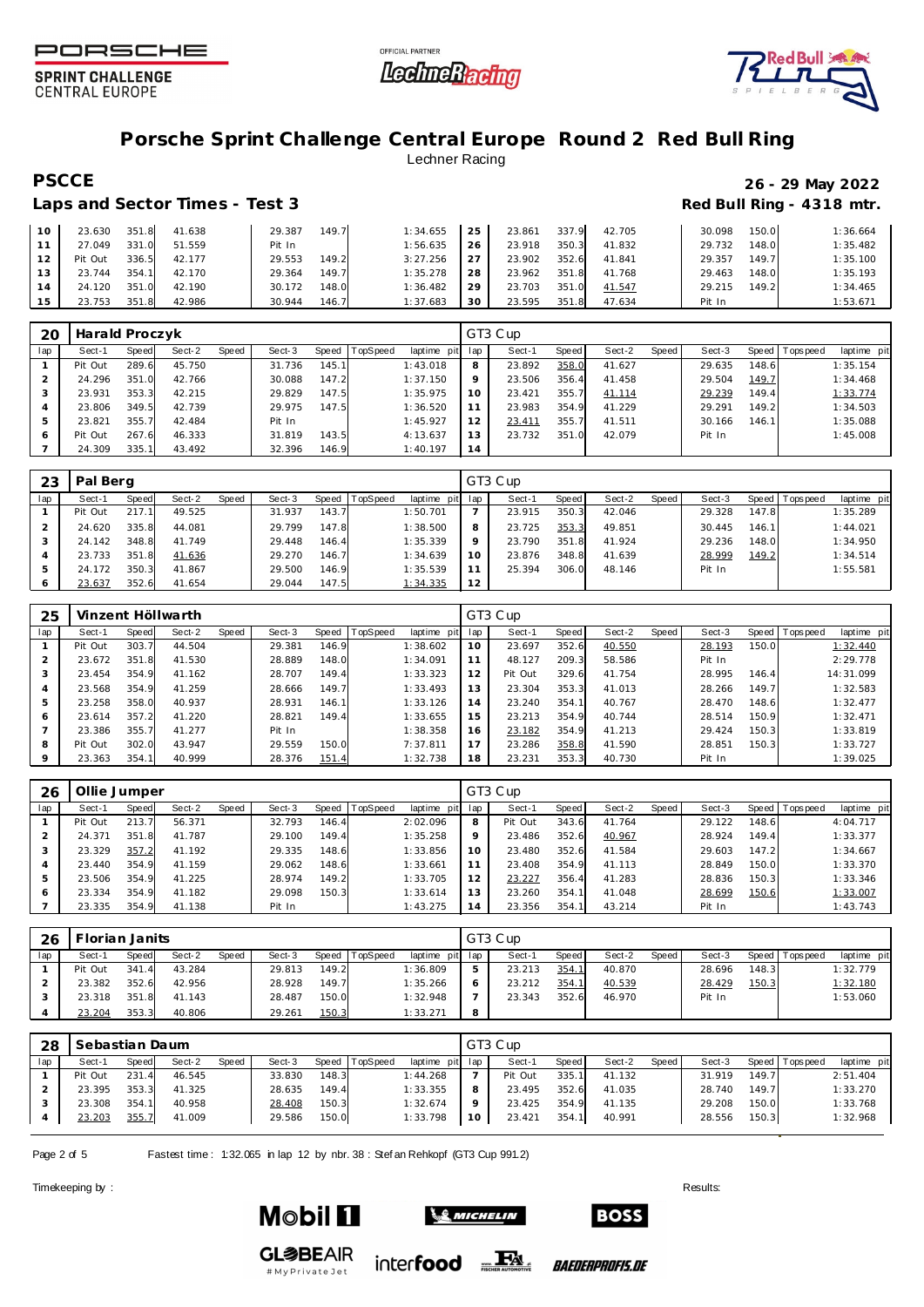





### **Porsche Sprint Challenge Central Europe Round 2 Red Bull Ring** Lechner Racing

Laps and Sector Times - Test 3 and Sector Times - Test 3 and 2018 mediate and 2018 mediate and 2018 mediate and 2

| PSCCE                          | 26 - 29 May 2022          |
|--------------------------------|---------------------------|
| Laps and Sector Times - Test 3 | Red Bull Ring - 4318 mtr. |

|  |  | $5$ 23.283 354.9 40.827                   |                                                                                                                |               |  |  | 28.418 150.9 | 1:32.514 |
|--|--|-------------------------------------------|----------------------------------------------------------------------------------------------------------------|---------------|--|--|--------------|----------|
|  |  | $6 \quad 23.830 \quad 354.1 \quad 41.132$ | Pit In Pit In Pit In Pit In Pit In Pit In Pit In Pit In Pit In Pit In Pit In Pit In Pit In Pit In Pit In Pit I | $1:41.175$ 12 |  |  |              |          |

| 28  |         | Freddy Kremer |        |       |        |       |          |             |         | GT3 Cup |       |        |       |        |       |                 |             |
|-----|---------|---------------|--------|-------|--------|-------|----------|-------------|---------|---------|-------|--------|-------|--------|-------|-----------------|-------------|
| lap | Sect-1  | Speed         | Sect-2 | Speed | Sect-3 | Speed | TopSpeed | laptime pit | lap     | Sect-1  | Speed | Sect-2 | Speed | Sect-3 |       | Speed Tops peed | laptime pit |
|     | Pit Out | 267.6         | 46.105 |       | 31.390 | 143.0 |          | 1:46.771    | $\circ$ | 23.899  | 354.1 | 42.480 |       | 31.671 | 142.7 |                 | 1:38.050    |
|     | 24.118  | 350.3         | 43.077 |       | 29.832 | 144.8 |          | 1:37.027    | 10      | 24.375  | 353.3 | 42.430 |       | 29.848 | 146.7 |                 | 1:36.653    |
|     | 24.067  | 351.0         | 42.802 |       | 30.011 | 145.9 |          | 1:36.880    |         | 23.830  | 354.1 | 41.951 |       | 29.401 | 149.2 |                 | 1:35.182    |
| 4   | 24.541  | 356.4         | 42.343 |       | 29.700 | 147.5 |          | 1:36.584    | 12      | 23.470  | 356.4 | 41.967 |       | 29.301 | 147.2 |                 | 1:34.738    |
| 5   | 23.774  | 355.7         | 42.145 |       | 29.789 | 144.8 |          | 1:35.708    | 13      | 23.657  | 356.4 | 42.123 |       | 29.465 | 147.5 |                 | 1:35.245    |
| 6   | 23.781  | 356.4         | 41.982 |       | 29.543 | 145.1 |          | 1:35.306    | 14      | 23.489  | 357.2 | 41.862 |       | 29.506 | 146.1 |                 | 1:34.857    |
|     | 23.972  | 355.7         | 42.521 |       | Pit In |       |          | 1:43.319    | 15      | 24.281  | 328.3 | 45.146 |       | Pit In |       |                 | 1:48.122    |
| 8   | Pit Out | 330.3         | 42.832 |       | 29.731 | 148.6 |          | 3:03.150    | 16      |         |       |        |       |        |       |                 |             |

| 32  | Karol Kret |       |        |       |        |       |          |             |     | GT3 Cup 991.2 |       |        |       |        |       |           |             |
|-----|------------|-------|--------|-------|--------|-------|----------|-------------|-----|---------------|-------|--------|-------|--------|-------|-----------|-------------|
| lap | Sect-1     | Speed | Sect-2 | Speed | Sect-3 | Speed | TopSpeed | laptime pit | lap | Sect-1        | Speed | Sect-2 | Speed | Sect-3 | Speed | Tops peed | laptime pit |
|     | Pit Out    | 282.1 | 47.012 |       | 35.063 | 144.3 |          | 1:53.906    | 12  | 23.506        | 358.8 | 44.456 |       | Pit In |       |           | 1:45.683    |
|     | 24.666     | 348.0 | 43.829 |       | 32.379 | 147.2 |          | 1:40.874    | 13  | Pit Out       | 323.1 | 42.876 |       | 29.461 | 150.6 |           | 4:52.061    |
|     | 24.048     | 349.5 | 42.641 |       | 29.402 | 149.2 |          | 1:36.091    | 14  | 23.653        | 355.7 | 41.832 |       | 29.115 | 150.6 |           | 1:34.600    |
|     | 23.671     | 349.5 | 43.033 |       | 30.191 | 149.2 |          | 1:36.895    | 15  | 23.547        | 355.7 | 42.164 |       | 29.366 | 149.7 |           | 1:35.077    |
| 5   | 23.439     | 355.7 | 41.773 |       | 29.550 | 146.1 |          | 1:34.762    | 16  | 23.548        | 356.4 | 41.795 |       | 29.437 | 149.4 |           | 1:34.780    |
| 6   | 23.756     | 356.4 | 41.493 |       | 29.362 | 148.3 |          | 1:34.611    | 17  | 23.868        | 356.4 | 42.693 |       | 30.444 | 149.7 |           | 1:37.005    |
|     | 23.579     | 357.2 | 41.596 |       | 29.668 | 148.9 |          | 1:34.843    | 18  | 23.504        | 356.4 | 41.977 |       | 29.511 | 149.4 |           | 1:34.992    |
| 8   | 23.446     | 358.8 | 41.687 |       | 29.224 | 148.9 |          | 1:34.357    | 19  | 23.840        | 354.9 | 41.817 |       | 29.488 | 149.7 |           | 1:35.145    |
| 9   | 23.584     | 357.2 | 41.346 |       | 28.990 | 150.3 |          | 1:33.920    | 20  | 23.613        | 356.4 | 41.746 |       | 29.727 | 149.2 |           | 1:35.086    |
| 10  | 23.411     | 356.4 | 41.461 |       | 28.954 | 150.9 |          | 1:33.826    | 21  | 23.800        | 358.0 | 41.970 |       | Pit In |       |           | 1:46.518    |
| 11  | 23.368     | 354.9 | 42.164 |       | 29.446 | 149.7 |          | 1:34.978    | 22  |               |       |        |       |        |       |           |             |

| 38  | Stefan Rehkopf |       |        |       |        |       |                 |             |     | GT3 Cup 991.2 |       |        |       |        |       |                |             |
|-----|----------------|-------|--------|-------|--------|-------|-----------------|-------------|-----|---------------|-------|--------|-------|--------|-------|----------------|-------------|
| lap | Sect-1         | Speed | Sect-2 | Speed | Sect-3 | Speed | <b>TopSpeed</b> | laptime pit | lap | Sect-1        | Speed | Sect-2 | Speed | Sect-3 |       | Speed Topspeed | laptime pit |
|     | Pit Out        | 210.4 | 47.013 |       | 31.403 | 146.7 |                 | 1:48.996    |     | 23.628        | 351.8 | 41.521 |       | 28.822 | 148.6 |                | 1:33.971    |
| 2   | 24.085         | 351.8 | 42.578 |       | 29.678 | 145.9 |                 | 1:36.341    | 12  | 23.136        | 356.4 | 40.584 |       | 28.345 | 150.6 |                | 1:32.065    |
| 3   | 23.400         | 358.8 | 41.397 |       | 29.234 | 149.2 |                 | 1:34.031    | 13  | 22.930        | 357.2 | 40.532 |       | 28.670 | 147.8 |                | 1:32.132    |
| 4   | 23.290         | 359.6 | 41.743 |       | 28.947 | 149.7 |                 | 1:33.980    | 14  | 23.006        | 357.2 | 40.573 |       | 28.676 | 149.4 |                | 1:32.255    |
| 5   | 23.192         | 359.6 | 41.364 |       | 29.234 | 148.6 |                 | 1:33.790    | 15  | 23.184        | 356.4 | 41.896 |       | Pit In |       |                | 1:40.315    |
| 6   | 23.200         | 358.8 | 41.294 |       | 28.879 | 148.6 |                 | 1:33.373    | 16  | Pit Out       | 338.6 | 42.374 |       | 28.953 | 150.0 |                | 8:51.499    |
|     | 23.215         | 358.0 | 41.274 |       | 29.035 | 148.3 |                 | 1:33.524    | 17  | 23.247        | 354.9 | 40.834 |       | 28.633 | 151.1 |                | 1:32.714    |
| 8   | 23.081         | 358.0 | 41.961 |       | 29.011 | 149.4 |                 | 1:34.053    | 18  | 23.070        | 355.7 | 40.985 |       | 29.033 | 148.0 |                | 1:33.088    |
| 9   | 23.320         | 356.4 | 41.107 |       | Pit In |       |                 | 1:38.874    | 19  | 23.088        | 355.7 | 40.709 |       | 28.669 | 150.0 |                | 1:32.466    |
| 10  | Pit Out        | 227.8 | 48.092 |       | 29.694 | 148.9 |                 | 4:35.577    | 20  | 23.214        | 356.4 | 41.326 |       | Pit In |       |                | 1:39.964    |

| 47  | Stefano Höge |       |        |       |        |       |          |             |         | GT4 Clubsport |       |        |       |        |       |                 |             |
|-----|--------------|-------|--------|-------|--------|-------|----------|-------------|---------|---------------|-------|--------|-------|--------|-------|-----------------|-------------|
| lap | Sect-1       | Speed | Sect-2 | Speed | Sect-3 | Speed | TopSpeed | laptime pit | lap     | Sect-1        | Speed | Sect-2 | Speed | Sect-3 |       | Speed Tops peed | laptime pit |
|     | Pit Out      | 308.9 | 45.490 |       | 31.934 | 135.8 |          | 1:42.117    | $\circ$ | 25.213        | 325.0 | 44.319 |       | 31.195 | 135.2 |                 | 1:40.727    |
|     | 25.467       | 320.5 | 46.474 |       | 34.062 | 136.1 |          | 1:46.003    | 10      | 25.415        | 325.0 | 46.481 |       | 31.480 | 137.7 |                 | 1:43.376    |
|     | 25.945       | 323.1 | 44.400 |       | 30.859 | 138.5 |          | 1:41.204    |         | 26.890        | 316.8 | 45.394 |       | 31.558 | 132.9 |                 | 1:43.842    |
| 4   | 25.292       | 327.0 | 44.194 |       | 30.684 | 138.7 |          | 1:40.170    | 12      | 25.559        | 327.0 | 46.954 |       | 32.782 | 139.2 |                 | 1:45.295    |
| .5  | 25.535       | 325.0 | 44.266 |       | 30.740 | 138.5 |          | 1:40.541    | 13      | 25.214        | 324.4 | 44.357 |       | 31.117 | 137.7 |                 | 1:40.688    |
|     | 25.420       | 325.7 | 44.541 |       | 31.022 | 138.0 |          | 1:40.983    | 14      | 25.378        | 321.8 | 44.472 |       | 30.729 | 138.7 |                 | 1:40.579    |
|     | 25.362       | 323.7 | 44.779 |       | 31.352 | 137.5 |          | 1:41.493    | 15      | 25.187        | 327.0 | 44.096 |       | 30.728 | 138.7 |                 | 1:40.011    |
| 8   | 25.142       | 325.0 | 44.283 |       | 30.730 | 138.5 |          | 1:40.155    | i 6     | 25.359        | 325.0 | 44.319 |       | Pit In |       |                 | 1:47.800    |

| 47  | Günter Höge |       |        |       |        |       |          |                 |         | GT4 Clubsport |       |        |       |        |       |                   |             |
|-----|-------------|-------|--------|-------|--------|-------|----------|-----------------|---------|---------------|-------|--------|-------|--------|-------|-------------------|-------------|
| lap | Sect-1      | Speed | Sect-2 | Speed | Sect-3 | Speed | TopSpeed | laptime pit lap |         | Sect-1        | Speed | Sect-2 | Speed | Sect-3 |       | Speed   Tops peed | laptime pit |
|     | Pit Out     | 255.4 | 50.344 |       | 34.674 | 130.9 |          | 1:51.890        | 8       | 25.950        | 323.7 | 44.583 |       | 31.640 | 136.1 |                   | 1:42.173    |
|     | 26.549      | 318.0 | 45.998 |       | 32.601 | 133.8 |          | 1:45.148        | $\circ$ | 25.974        | 321.8 | 46.889 |       | 31.844 | 136.8 |                   | 1:44.707    |
| ు   | 25.901      | 321.8 | 45.461 |       | 32.022 | 132.7 |          | 1:43.384        | 10      | 25.680        | 323.1 | 44.347 |       | 31.016 | 136.8 |                   | 1:41.043    |
|     | 25.828      | 323.7 | 44.623 |       | 31.831 | 135.4 |          | 1:42.282        | 11      | 28.109        | 259.9 | 49.731 |       | 34.739 | 136.3 |                   | 1:52.579    |
| 5   | 25.820      | 325.0 | 45.319 |       | 31.433 | 134.9 |          | 1:42.572        | 12      | 25.603        | 324.4 | 44.074 |       | 31.801 | 135.4 |                   | 1:41.478    |
| O   | 25.417      | 326.3 | 44.736 |       | Pit In |       |          | 1:49.637        | 13      | 26.102        | 324.4 | 45.575 |       | 32.727 | 134.0 |                   | 1:44.404    |
|     | Pit Out     | 316.8 | 44.907 |       | 31.489 | 133.3 |          | 2:28.600        | 14      | 26.170        | 322.4 | 44.783 |       | Pit In |       |                   | 1:49.841    |
|     |             |       |        |       |        |       |          |                 |         |               |       |        |       |        |       |                   |             |

Page 3 of 5 Fastest time : 1:32.065 in lap 12 by nbr. 38 : Stef an Rehkopf (GT3 Cup 991.2)

# My Private Jet

Timekeeping by : Results:  $\blacksquare$ 





**BOSS** 

*BAEDERPROFIS.DE*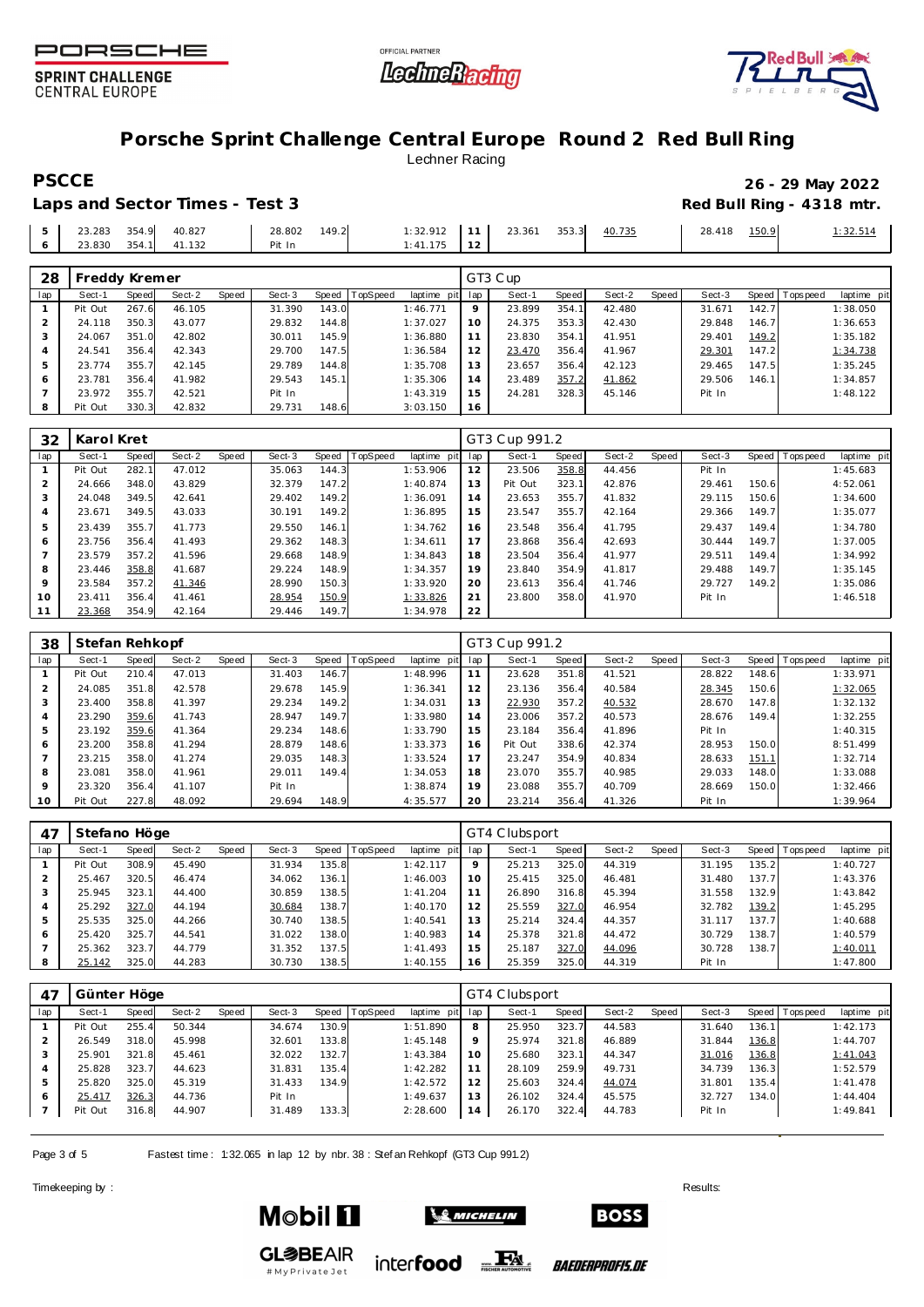



Red Bull 35

### **Porsche Sprint Challenge Central Europe Round 2 Red Bull Ring** Lechner Racing

Laps and Sector Times - Test 3 **Red Bull Ring - 4318 mtr. Red Bull Ring - 4318 mtr.** 

**PSCCE 26 - 29 May 2022**

| 48             | Volker Sigwarth |       |        |       |        |       |          |                |     | GT3 Cup |       |          |       |        |       |                 |             |
|----------------|-----------------|-------|--------|-------|--------|-------|----------|----------------|-----|---------|-------|----------|-------|--------|-------|-----------------|-------------|
| lap            | Sect-1          | Speed | Sect-2 | Speed | Sect-3 | Speed | TopSpeed | laptime<br>pit | lap | Sect-1  | Speed | Sect-2   | Speed | Sect-3 |       | Speed Tops peed | laptime pit |
|                | Pit Out         | 297.0 | 47.215 |       | 31.076 | 144.5 |          | 1:47.020       | 12  | 23.708  | 352.6 | :58.150  |       | Pit In |       |                 | 3:05.675    |
| 2              | 24.200          | 345.1 | 42.733 |       | 30.703 | 145.3 |          | 1:37.636       | 13  | Pit Out | 320.5 | 43.583   |       | 32.693 | 138.0 |                 | 7:02.732    |
| 3              | 24.050          | 351.0 | 42.485 |       | 30.012 | 147.2 |          | 1:36.547       | 14  | 24.425  | 348.8 | 42.242   |       | 30.402 | 147.5 |                 | 1:37.069    |
| 4              | 23.740          | 352.6 | 42.093 |       | 30.193 | 146.4 |          | 1:36.026       | 15  | 24.249  | 345.8 | 42.145   |       | 30.033 | 147.8 |                 | 1:36.427    |
| 5              | 24.185          | 350.3 | 41.854 |       | 30.079 | 148.0 |          | 1:36.118       | 16  | 23.837  | 351.0 | 42.223   |       | 30.399 | 147.8 |                 | 1:36.459    |
| 6              | 25.928          | 345.8 | 41.924 |       | 29.971 | 147.8 |          | 1:37.823       | 17  | 23.916  | 350.3 | 42.330   |       | 30.637 | 147.2 |                 | 1:36.883    |
| $\overline{7}$ | 23.834          | 353.3 | 42.129 |       | 30.866 | 147.8 |          | 1:36.829       | 18  | 23.854  | 351.0 | 1:10.830 |       | 30.959 | 145.3 |                 | 2:05.643    |
| 8              | 23.779          | 354.1 | 42.406 |       | 30.201 | 147.2 |          | 1:36.386       | 19  | 24.150  | 350.3 | 42.664   |       | 30.750 | 145.9 |                 | 1:37.564    |
| 9              | 23.794          | 353.3 | 41.971 |       | Pit In |       |          | 1:47.865       | 20  | 24.282  | 321.8 | 42.783   |       | 31.252 | 147.2 |                 | 1:38.317    |
| 10             | Pit Out         | 326.3 | 42.619 |       | 29.993 | 147.8 |          | 3:31.193       | 21  | 23.852  | 351.8 | 43.637   |       | 32.094 | 146.1 |                 | 1:39.583    |
| 11             | 23.735          | 353.3 | 41.823 |       | 30.068 | 147.2 |          | 1:35.626       | 22  | 24.412  | 335.8 | 42.227   |       | 30.068 | 148.0 |                 | 1:36.707    |

| 56  | Günter Benninger |       |        |       |        |       |          |                 |         | GT3 Cup |       |        |       |        |       |                |             |
|-----|------------------|-------|--------|-------|--------|-------|----------|-----------------|---------|---------|-------|--------|-------|--------|-------|----------------|-------------|
| lap | Sect-1           | Speed | Sect-2 | Speed | Sect-3 | Speed | TopSpeed | laptime pit lap |         | Sect-1  | Speed | Sect-2 | Speed | Sect-3 |       | Speed Topspeed | laptime pit |
|     | Pit Out          | 274.0 | 50.452 |       | 32.468 | 140.7 |          | 1:53.053        | 8       | Pit Out | 253.4 | 50.278 |       | 35.652 | 143.2 |                | 4:44.060    |
|     | 24.822           | 333.0 | 45.082 |       | 31.031 | 144.0 |          | 1:40.935        | $\circ$ | 24.210  | 346.5 | 43.203 |       | 29.539 | 147.5 |                | 1:36.952    |
|     | 24.587           | 348.0 | 42.953 |       | 30.613 | 144.5 |          | 1:38.153        | 10      | 23.685  | 351.0 | 42.057 |       | 30.507 | 145.1 |                | 1:36.249    |
|     | 24.388           | 350.3 | 42.860 |       | 30.483 | 145.3 |          | 1:37.731        |         | 23.832  | 349.5 | 42.139 |       | 29.577 | 146.7 |                | 1:35.548    |
| 5   | 24.107           | 350.3 | 42.669 |       | 31.052 | 143.5 |          | 1:37.828        | 12      | 24.124  | 347.3 | 42.269 |       | 29.777 | 144.8 |                | 1:36.170    |
| O   | 24.080           | 352.6 | 42.607 |       | 29.737 | 145.9 |          | 1:36.424        | 13      | 23.802  | 348.8 | 42.156 |       | 29.587 | 147.5 |                | 1:35.545    |
|     | 23.964           | 351.8 | 42.539 |       | Pit In |       |          | 1:43.178        | 14      | 26.445  | 337.9 | 42.908 |       | Pit In |       |                | 1:49.166    |

| 63  | Jakob Schober |       |        |       |        |       |          |                 |   | GT3 Cup |       |        |       |        |       |                 |             |
|-----|---------------|-------|--------|-------|--------|-------|----------|-----------------|---|---------|-------|--------|-------|--------|-------|-----------------|-------------|
| lap | Sect-1        | Speed | Sect-2 | Speed | Sect-3 | Speed | TopSpeed | laptime pit lap |   | Sect-1  | Speed | Sect-2 | Speed | Sect-3 |       | Speed Tops peed | laptime pit |
|     | Pit Out       | 322.4 | 43.947 |       | 30.462 | 146.7 |          | 1:38.114        |   | 23.141  | 354.9 | 40.912 |       | 28.582 | 149.7 |                 | 1:32.635    |
|     | 23.858        | 353.3 | 41.535 |       | 28.617 | 149.7 |          | 1:34.010        |   | 23.202  | 355.7 | 40.765 |       | 28.433 | 150.6 |                 | 1:32.400    |
|     | 23.365        | 355.7 | 41.027 |       | 28.483 | 150.0 |          | 1:32.875        |   | 23.265  | 356.4 | 41.382 |       | Pit In |       |                 | 1:39.330    |
|     | 23.216        | 356.4 | 40.914 |       | 28.514 | 150.0 |          | 1:32.644        | 8 |         |       |        |       |        |       |                 |             |

| 64  | Maciej Walenda |       |        |       |        |       |          |                 |     | GT4 Clubsport |              |        |       |             |       |                 |             |
|-----|----------------|-------|--------|-------|--------|-------|----------|-----------------|-----|---------------|--------------|--------|-------|-------------|-------|-----------------|-------------|
| lap | Sect-1         | Speed | Sect-2 | Speed | Sect-3 | Speed | TopSpeed | laptime<br>pitl | lap | Sect-1        | <b>Speed</b> | Sect-2 | Speed | Sect-3      |       | Speed Tops peed | laptime pit |
|     | Pit Out        | 279.6 | 46.859 |       | 33.355 | 132.4 |          | 1:51.023        |     | Pit Out       | 253.0        | 49.387 |       | .228<br>31. | 134.7 |                 | 4:59.788    |
|     | 26.737         | 316.8 | 45.260 |       | 31.433 | 135.8 |          | 1:43.430        |     | 26.003        | 315.5        | 44.532 |       | 33.287      | 131.6 |                 | 1:43.822    |
|     | 25.729         | 319.3 | 44.890 |       | 31.380 | 135.8 |          | 1:41.999        |     | 26.169        | 316.1        | 44.317 |       | .499<br>31  | 136.3 |                 | 1:41.985    |
|     | 25.816         | 319.3 | 44.365 |       | 30.787 | 136.6 |          | 1:40.968        | 10  | 26.004        | 314.3        | 44.415 |       | 715<br>31   | 135.8 |                 | 1:42.134    |
|     | 25.454         | 321.1 | 47.955 |       | 32.025 | 134.5 |          | 1:45.434        |     | 27.415        | 308.9        | 44.439 |       | 30.933      | 136.8 |                 | 1:42.787    |
|     | 25.800         | 320.5 | 44.691 |       | Pit In |       |          | 1:47.432        | 12  | 25.755        | 315.5        | 46.163 |       | Pit In      |       |                 | 1:51.577    |

| 64  |         | ™omasz Lach  |        |       |        |       |          |             |     | GT4 Clubsport |       |        |       |        |        |                |             |
|-----|---------|--------------|--------|-------|--------|-------|----------|-------------|-----|---------------|-------|--------|-------|--------|--------|----------------|-------------|
| lap | Sect-1  | <b>Speed</b> | Sect-2 | Speed | Sect-3 | Speed | TopSpeed | laptime pit | lap | Sect-1        | Speed | Sect-2 | Speed | Sect-3 |        | Speed Topspeed | laptime pit |
|     | Pit Out | 310.1        | 44.968 |       | 31.830 | 130.3 |          | 1:43.328    | 8   | 25.785        | 305.4 | 44.566 |       | 31.661 | 134.9  |                | 1:42.012    |
|     | 26.328  | 313.1        | 45.224 |       | 31.253 | 134.5 |          | 1:42.805    | Q   | 25.785        | 314.3 | 44.973 |       | 31.180 | 135.4  |                | 1:41.938    |
|     | 25.934  | 313.7        | 44.764 |       | 32.229 | 124.5 |          | 1:42.927    | 10  | 26.491        | 313.7 | 44.740 |       | 31.298 | 136.11 |                | 1:42.529    |
|     | 26.236  | 312.5        | 44.871 |       | 31.082 | 135.6 |          | 1:42.189    |     | 25.673        | 313.1 | 44.486 |       | 31.400 | 133.8  |                | 1:41.559    |
|     | 25.815  | 305.4        | 45.098 |       | 31.438 | 135.4 |          | 1:42.351    | 12  | 25.895        | 304.3 | 44.823 |       | 30.930 | 136.3  |                | 1:41.648    |
| 6   | 26.102  | 291.7        | 45.377 |       | 31.620 | 131.1 |          | 1:43.099    | 13  | 25.723        | 314.3 | 45.168 |       | Pit In |        |                | 1:51.823    |
|     | 25.739  | 314.9        | 44.674 |       | 31.463 | 134.2 |          | 1:41.876    | 14  |               |       |        |       |        |        |                |             |

| 69  | Franz Dziwok |       |        |              |        |       |          |                 |   | GT4 Clubsport |              |        |       |        |        |                 |             |  |  |  |
|-----|--------------|-------|--------|--------------|--------|-------|----------|-----------------|---|---------------|--------------|--------|-------|--------|--------|-----------------|-------------|--|--|--|
| lap | Sect-1       | Speed | Sect-2 | <b>Speed</b> | Sect-3 | Speed | TopSpeed | laptime pit lap |   | Sect-1        | <b>Speed</b> | Sect-2 | Speed | Sect-3 |        | Speed Tops peed | laptime pit |  |  |  |
|     | Pit Out      | 230.0 | 50.007 |              | 32.914 | 133.3 |          | 1:51.218        | ь | 25.503        | 323.7        | 44.904 |       | 30.952 | 136.61 |                 | 1:41.359    |  |  |  |
|     | 26.438       | 316.1 | 45.078 |              | 31.314 | 136.6 |          | 1:42.830        | O | 25.562        | 323.7        | 44.576 |       | 30.968 | 136.8  |                 | 1:41.106    |  |  |  |
|     | 25.587       | 321.8 | 44.696 |              | 30.980 | 136.8 |          | 1:41.263        |   | 25.516        | 323.7        | 44.245 |       | 30.858 | 137.0  |                 | 1:40.619    |  |  |  |
|     | 25.569       | 323.1 | 44.689 |              | 30.764 | 137.3 |          | 1:41.022        | 8 | 27.074        | 321.8        | 46.868 |       | Pit In |        |                 | 1:52.962    |  |  |  |

Page 4 of 5 Fastest time : 1:32.065 in lap 12 by nbr. 38 : Stef an Rehkopf (GT3 Cup 991.2)

Timekeeping by : Results:  $\blacksquare$ 



**GL参BEAIR** 

#MyPrivateJet



inter**food** FALL

*BAEDERPROFIS.DE* 

**BOSS**